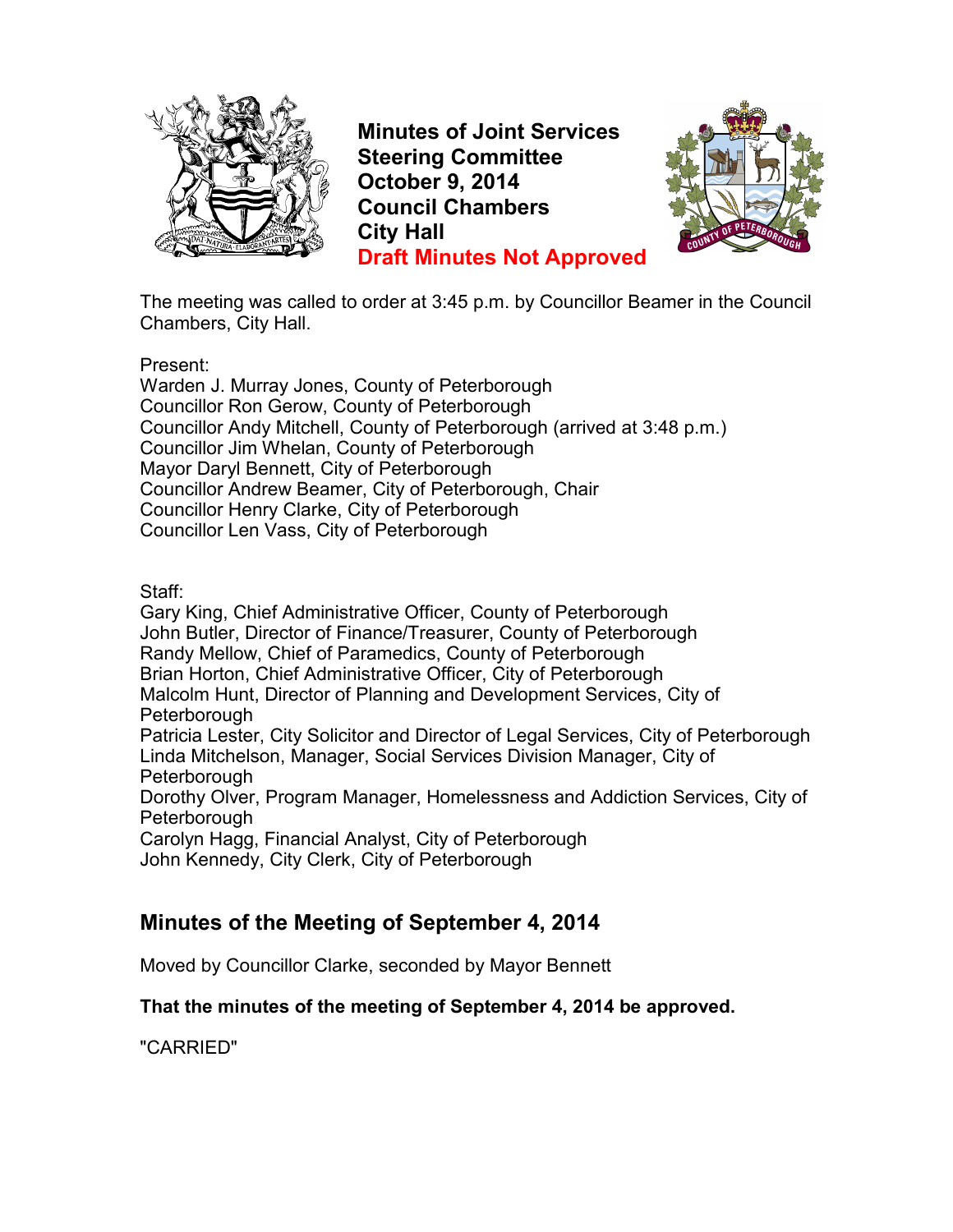### **Disclosure of Pecuniary Interest**

There were no disclosures of Pecuniary Interest.

#### **Minutes for Information**

Moved by Councillor Gerow, seconded by Warden Jones

**That the AHAC (Affordable Housing Action Committee) minutes of June 12, 2014 be received for information.** 

"CARRIED"

The Chair amended the agenda to deal with item seven prior to item six.

#### **Director of Tourism, Peterborough Economic Development Peterborough and The Kawarthas Regional Cycling Signage Program**

Moved by Mayor Bennett, seconded by Councillor Gerow

**That the presentation by the Director of Tourism, Peterborough Economic Development be received for information.** 

"CARRIED"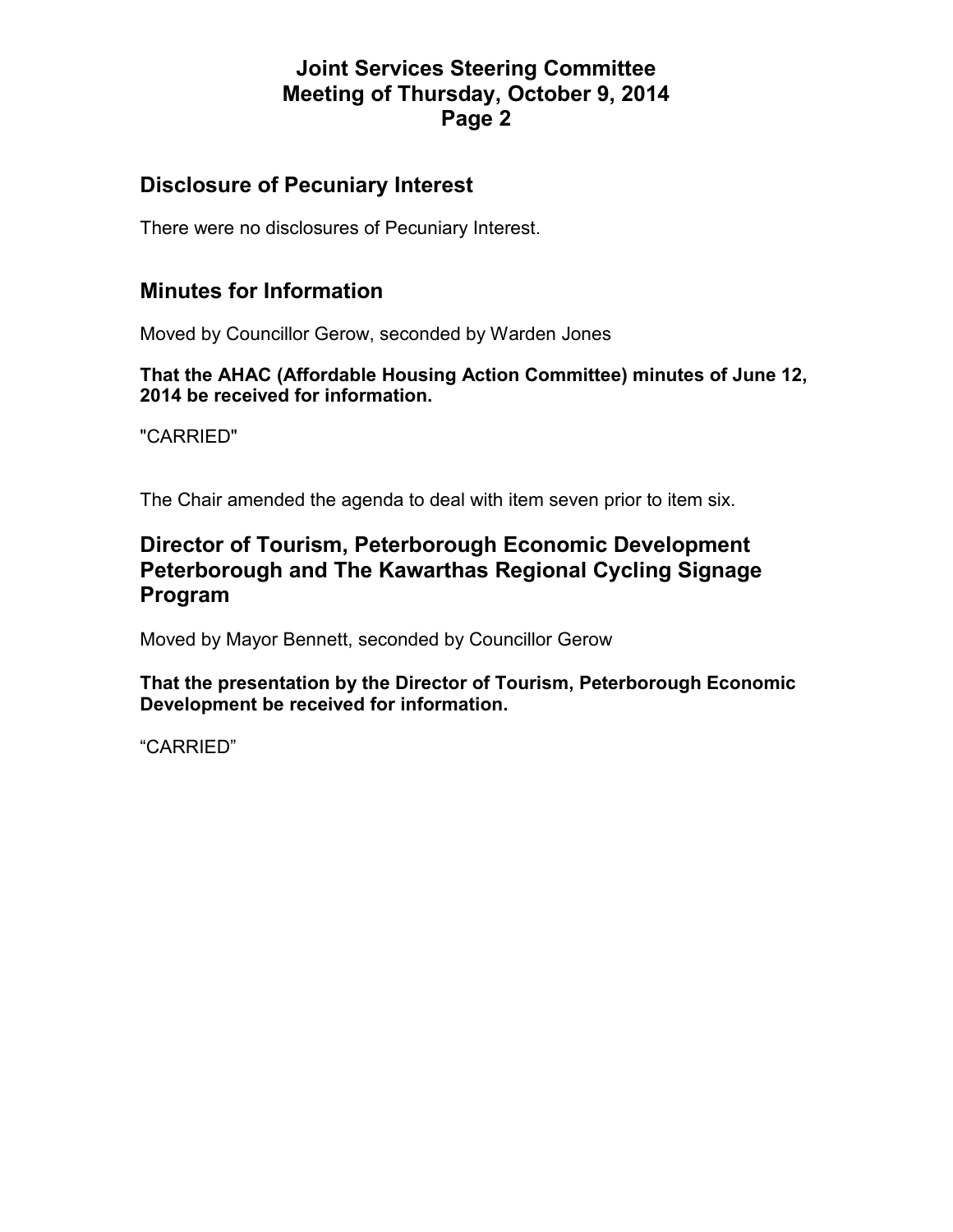#### **Director of Corporate Services, City of Peterborough Report CPFSJSSC14-002 GPAEDC Draft 2015 Budget**

Moved by Mayor Bennett, seconded by Warden Jones

**That the Joint Services Steering Committee approve the recommendation outlined in report CPFSJSSC14-002, dated October 9, 2014, of the Director of Corporate Services, as follows:** 

**That the Joint Services Steering Committee recommend the draft 2015 GPAEDC Budget as set out in Appendix A to report CPFSJSSC14-002 be referred to City and County Council for consideration during their respective 2015 Budget discussions.** 

"CARRIED"

### **Director of Community Services, City of Peterborough Report CSSSJSSC14-007 Community Homelessness Prevention Initiative Funding**

Moved by Councillor Clarke, seconded by Councillor Vass

**That Joint Services Steering Committee endorse the recommendations outlined in Report CSSSJSSC14-007 dated October 9, 2014 of the Director of Community Services, as follows:** 

- **a) That the CAO or Senior Director of Corporate Services in accordance with Purchasing Bylaw Sec.10(3), be authorized to accept and expend 100% provincial funding, approve expenditures of additional CHPI funds from the Ministry of Municipal Affairs and Housing (MMAH);**
- **b) Once additional funding is received, that the draw from the City's Social Services reserve of \$408,000 for 2014 be returned to that reserve, that the additional \$42,000 received from the County be returned to the County and the \$30,000 received from the DOOR reserve be returned to the Housing Division.**
- **c) That the allocation of CHPI funding be directed as outlined in Schedule A – Current and Proposed CHPI Allocation by Component.**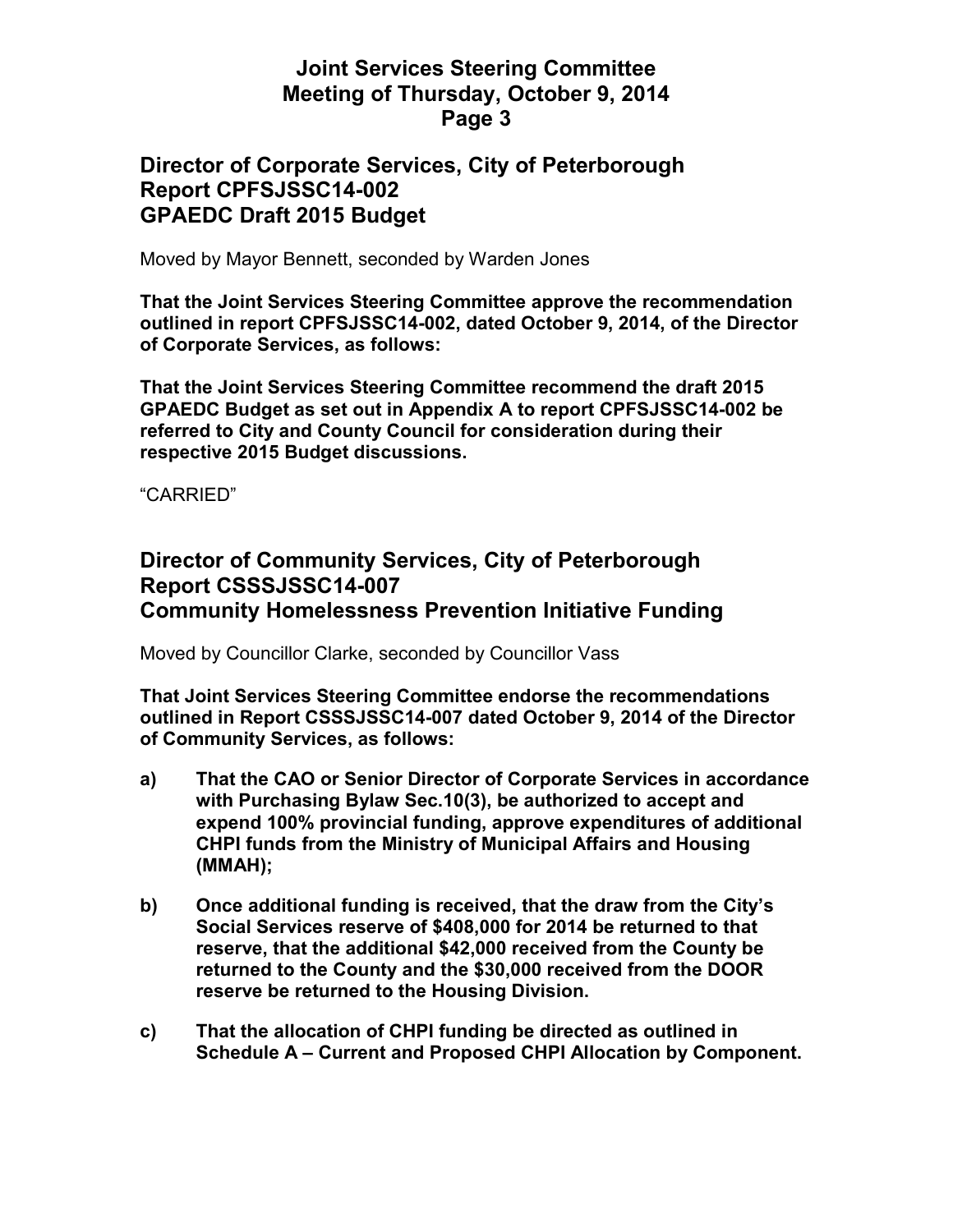- **d) That the Director of Community Services be delegated the authority to approve CHPI Investment Plans that are submitted annually to the Ministry of Municipal Affairs and Housing; and**
- **e) That the Social Services Division Manager be delegated the authority to enter into service contracts with providers related to the program areas outlined in Schedule A, and to approve the CHPI Investment Plan expenditure and program update reports submitted to the Ministry of Municipal Affairs and Housing, currently three times a year.**

"CARRIED"

#### **Director of Corporate Services, City of Peterborough Report CPFSJSSC14-003 POA, Social Services, and Social Housing Draft 2015 Budgets**

Moved by Warden Jones, seconded by Councillor Whelan

**That the Joint Services Steering Committee approve the recommendation outlined in report CPFSJSSC14-003, dated October 9, 2014, of the Director of Corporate Services, as follows:** 

**That the Joint Services Steering Committee endorse the draft 2015 POA, Social Services, and Social Housing Budgets as set out in Appendix A to report CPFSJSSC14-003, and recommend to City and County Councils that the budgets be reflected in their respective draft 2015 Municipal Budget documents.** 

"CARRIED"